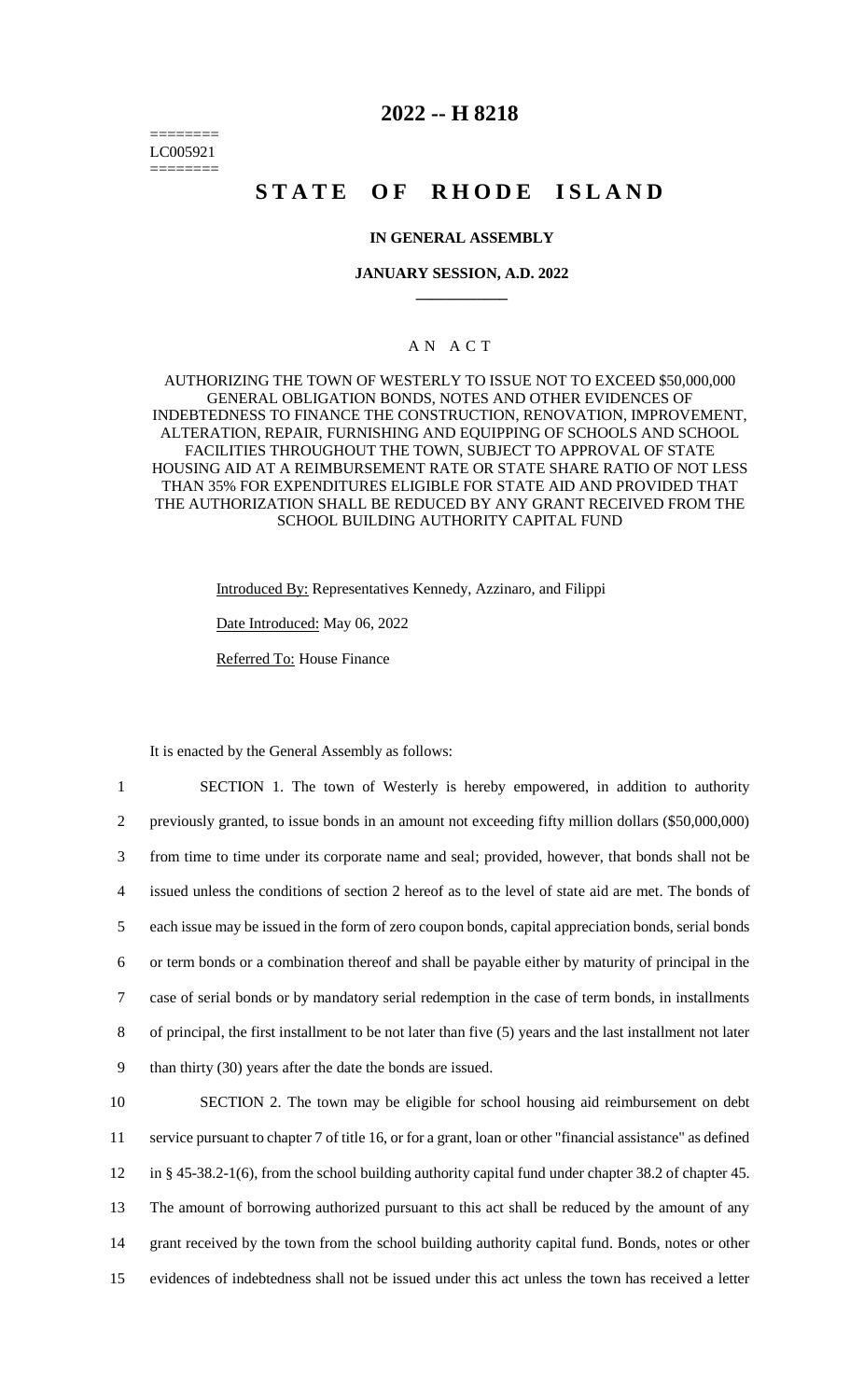from the Rhode Island department of education ("RIDE") confirming that the then-current school housing aid reimbursement rate under chapter 7 of title 16, as amended from time to time, or financial assistance from the school building authority capital fund, or pursuant to any other law hereafter enacted providing for funds to municipalities for school housing purposes, is not less than thirty-five percent (35%) for those expenditures which are eligible for state aid. This act shall constitute an enabling act of the general assembly that is required pursuant to § 16-7-44. Any bonds, notes or other evidences of indebtedness issued under this act for school projects shall not be eligible for state housing aid reimbursement pursuant to § 16-7-44 unless the school projects described herein have been approved by the Rhode Island department of education.

 SECTION 3. The bonds shall be signed by the president of the town council, the town manager and the director of finance and shall be issued and sold in such amounts as the town council may authorize. The manner of sale, denominations, maturities, interest rates and other terms, conditions and details of any bonds or notes issued under this act may be fixed by the proceedings of the town council authorizing the issue or by separate resolution of the town council or, to the extent provisions for these matters are not so made, they may be fixed by the officers authorized to sign the bonds or notes. Notwithstanding anything contained in this act to the contrary, the town may enter into financing agreements with the Rhode Island health and educational building corporation pursuant to chapter 7 of title 16 and chapter 38.1 of title 45 and, with respect to bonds or notes issued in connection with such financing agreements, if any, the town may elect to have the provisions of chapter 38.1 of title 45 apply to the issuance of the bonds or notes issued hereunder to the extent the provisions of chapter 38.1 of title 45 are inconsistent herewith. In addition, the town may enter into financing agreements with the Rhode Island infrastructure bank pursuant to the provisions of chapter 12.2 of title 46 and, with respect to bonds or notes issued in connection with such financing agreements, if any, the town may elect to have the provisions of chapter 12.2 of title 46 apply to the issuance of the bonds or notes issued hereunder to the extent the provisions of chapter 12.2 of title 46 are inconsistent herewith. Such election may be fixed by the proceedings of the town council authorizing such issuance of by separate resolution of the town council, or, to the extent provisions for these matters are not so made, they may be fixed by the officers authorized to sign the bonds or notes. The proceeds derived from the sale of the bonds shall be delivered to the director of finance, and such proceeds exclusive of premiums and accrued interest shall be expended: (1) For the construction, renovation, improvement, alteration, repair furnishing and equipping of schools and school facilities in the town and all costs related thereto; (2) For payment of the principal or interest on temporary notes issued under section 4; (3) In payment of capitalized interest on bonds or notes; (4) In repayment of advances under section 5; or (5) In payment of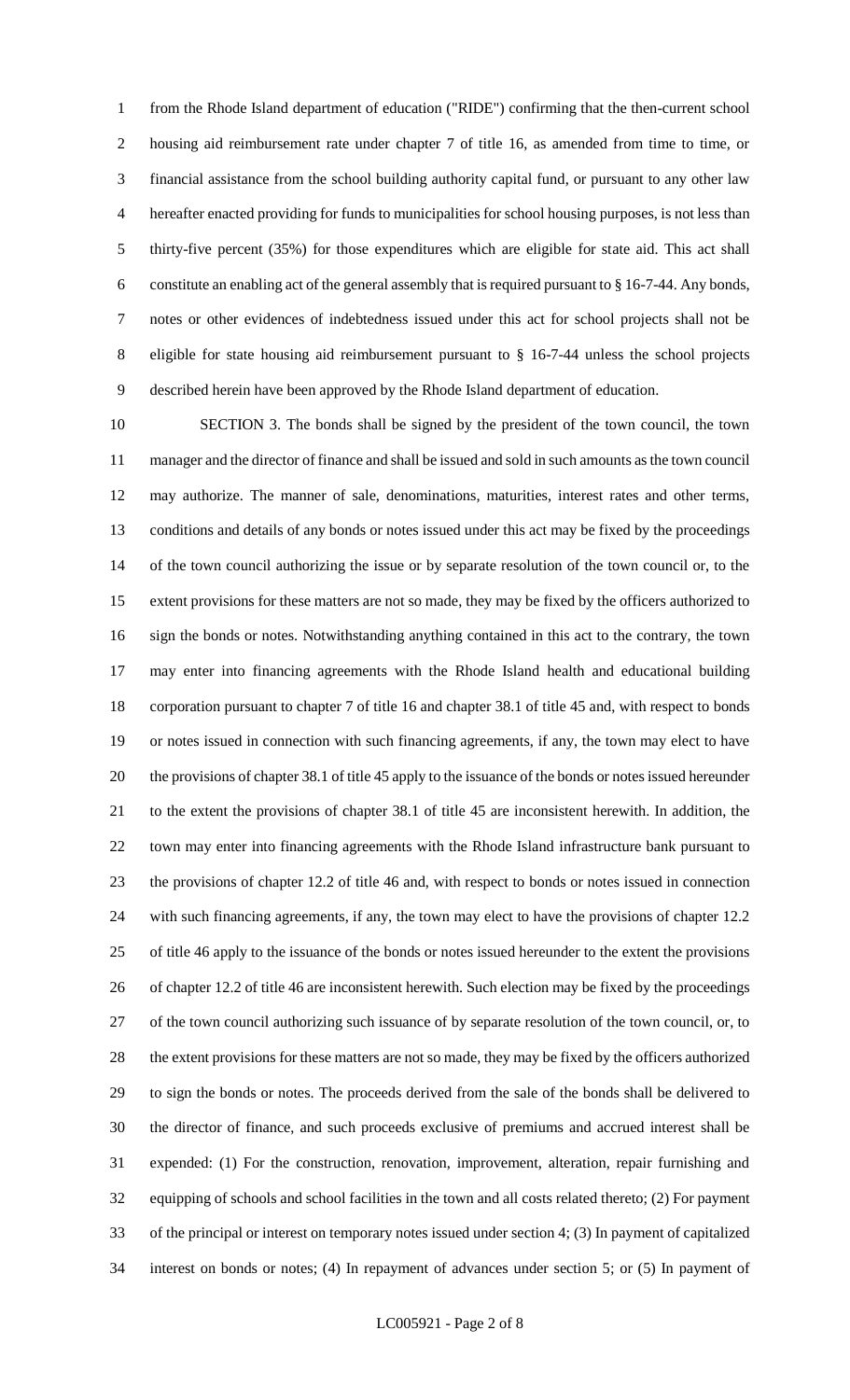related costs of issuance of any bonds or notes. No purchaser of any bonds or notes under this act shall be in any way responsible for the proper application of the proceeds derived from the sales thereof. The project shall be carried out and all contracts made therefor on behalf of the town by the town manager, subject to approval of the town council. The proceeds of bonds or notes issued under this act, any applicable federal or state assistance and other monies referred to in sections 7 and 10, shall be deemed appropriated for the purposes of this act without further action than that required by this act. The bond issue authorized by this act may be consolidated for the purposes of issuance and sale with any other bond issue of the town heretofore or hereafter authorized; provided that, notwithstanding any such consolidation, the proceeds from the sale of the bonds authorized by this act shall be expended for the purposes set forth above.

 SECTION 4. The town council may by resolution authorize the issue from time to time of interest bearing or discounted notes in anticipation of the issue of bonds or in anticipation of the receipt of federal or state aid for the purposes of this act. The amount of original notes issued in anticipation of bonds may not exceed the amount of bonds which may be issued under this act (without any reduction for any grant to be received from the school building authority capital fund), and the amount of original notes issued in anticipation of federal or state aid may not exceed the amount of available federal or state aid as estimated by the director of finance. Temporary notes issued hereunder shall be signed by the manual or facsimile signatures of the director of finance, the town manager and the president of the town council shall be payable within five (5) years from their respective dates, but the principal of and interest on notes issued for a shorter period may be renewed or paid from time to time by the issue of other notes thereunder; provided the period from the date of an original note to the maturity or any note issued to renew or pay the same debt or the interest thereon shall not exceed five (5) years. Any temporary notes in anticipation of bonds issued under this section may be refunded prior to the maturity of the notes by the issuance of additional temporary notes; provided that, no such refunding shall result in any amount of such temporary notes outstanding at any one time in excess of two hundred percent (200%) of the amount of bonds which may be issued under this act; and provided further that, if the issuance of any such refunding notes results in any amount of such temporary notes outstanding at any one time in excess of the amount of bonds which may be issued under this act, the proceeds of such refunding notes shall be deposited in a separate fund established with the bank which is paying agent for the notes being refunded. Pending their use to pay the notes being refunded, monies in the fund shall be invested for the benefit of the town by the paying agent at the direction of the director of finance in any investment permitted under section 5. The monies in the fund and any investments held as a part of the fund shall be held in trust and shall be applied by the paying agent solely to the payment or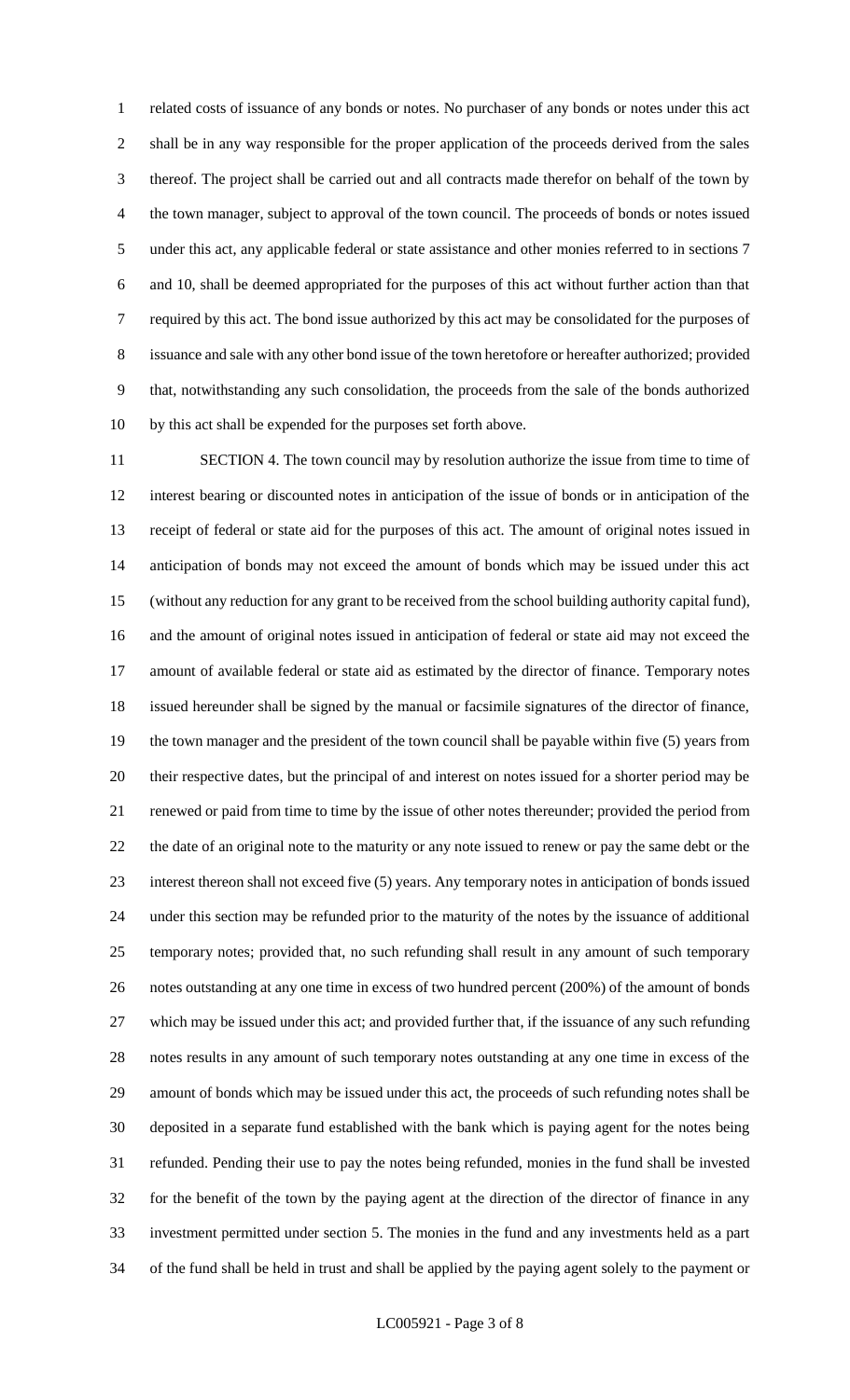prepayment of the principal of and interest on the notes being refunded. Upon payment of all principal of and interest on the notes, any excess monies in the fund shall be distributed to the town. The town may pay the principal of and interest on notes in full from other than the issuance of refunding notes prior to the issuance of bonds pursuant to section 1 hereof. In such case, the town's authority to issue bonds or notes in anticipation of bonds under this act shall continue; provided that: (1) The town council passes a resolution evidencing the town's intent to pay off the notes without extinguishing the authority to issue bonds or notes; and (2) That the period from the date of an original note to the maturity date of any other note shall not exceed five (5) years.

 SECTION 5. Pending any authorization or issue of bonds hereunder or pending or in lieu of any authorization or issue of notes hereunder, the director of finance, with the approval of the town council, may, to the extent that bonds or notes may be issued hereunder, apply funds in the treasury of the town to the purposes specified in section 2, such advances to be repaid without interest from the proceeds of bonds or notes subsequently issued or from the proceeds of applicable federal or state assistance or from other available funds.

 SECTION 6. Any proceeds of bonds or notes issued hereunder or of any applicable federal or state assistance, pending their expenditure, may be deposited or invested by the director of finance in demand deposits, time deposits or savings deposits in banks which are members of the Federal Deposit Insurance Corporation or in obligations issued or guaranteed by the United States of America or by any agency or instrumentality thereof or as may be provided in any other applicable law of the State of Rhode Island or resolution of the town council or pursuant to an investment policy of the town.

 SECTION 7. Any accrued interest received upon the sale of bonds or notes hereunder shall be applied to the payment of the first interest due thereon. Any premiums arising from the sale of bonds or notes hereunder and any earnings or net profit realized from the deposit or investment of funds hereunder shall, in the discretion of the director of finance, be applied to the cost of preparing, issuing, and marketing bonds or notes hereunder to the extent not otherwise provided, to the payment of the cost of the project, to the payment of the principal of or interest on bonds or notes issued hereunder or to any one or more of the foregoing. The cost of preparing, issuing and marketing bonds or notes hereunder may also, in the discretion of the director of finance, be met from bond or note proceeds exclusive of accrued interest or from other monies available therefor. Any balance of bond or note proceeds remaining after payment of the cost of the projects and the cost of preparing, issuing and marketing bonds or notes hereunder shall be applied to the payment of the principal of or interest on bonds or notes issued hereunder. To the extent permitted by applicable federal laws, any earnings or net profit realized from the deposit or investment of funds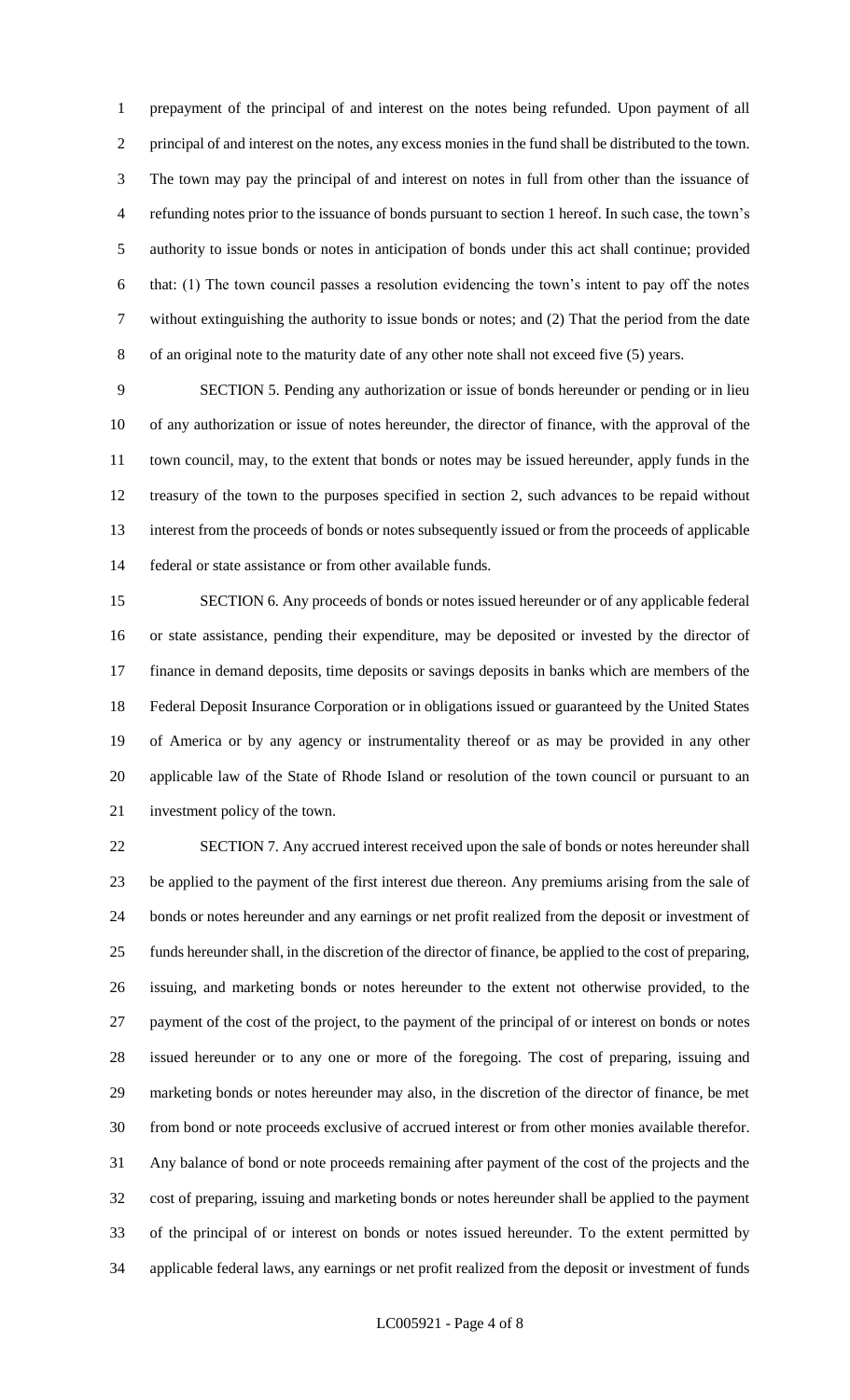hereunder may, upon receipt, be added to and dealt with as part of the revenues of the town from property taxes. In exercising any discretion under this section, the director of finance shall be governed by any instructions adopted by resolution of the town council.

 SECTION 8. All bonds and notes issued under this act and the debts evidenced thereby shall be obligatory on the town in the same manner and to the same extent as other debts lawfully contracted by it and shall be excepted from the operation of § 45-12-2. No such obligation shall at any time be included in the debt of the town for the purpose of ascertaining its borrowing capacity. The town shall annually appropriate a sum sufficient to pay the principal and interest coming due within the year on bonds and notes issued hereunder to the extent that monies therefor are not otherwise provided. If such sum is not appropriated, it shall nevertheless be added to the annual tax levy. In order to provide such sum in each year and notwithstanding any provision of law to the contrary, all taxable property in the town shall be subject to ad valorem taxation by the town without limitation as to rate or amount.

 SECTION 9. Any bonds or notes issued under the provisions of this act, if properly executed by officers of the town in office on the date of execution, shall be valid and binding according to their terms notwithstanding that before the delivery thereof and payment therefor any or all of such officers shall for any reason have ceased to hold office.

 SECTION 10. The town, acting by resolution of its town council is authorized to apply for, contract for and expend any federal or state advances or other grants or assistance which may be available for the purposes of this act, and any such expenditures may be in addition to other monies provided in this act. To the extent of any inconsistency between any law of this state and any applicable federal law or regulation, the latter shall prevail. Federal and state advances, with interest where applicable, whether contracted for prior to or after the effective date of this act, may be repaid as project costs under section 2.

 SECTION 11. Bonds and notes may be issued under this act without obtaining the approval of any governmental agency or the taking of any proceedings or the happening of any conditions except as specifically required by this act for such issue. In carrying out any project financed in whole or in part under this act, including where applicable the condemnation of any land or interest in land, and in the levy and collection of assessments or other charges permitted by law on account of any such project, all action shall be taken which is necessary to meet constitutional requirements whether or not such action is otherwise required by statute; but the validity of bonds and notes issued hereunder shall in no way depend upon the validity or occurrence of such action.

 SECTION 12. All or any portion of the authority to issue bonds and notes under this act may be extinguished by resolution of the town council, without further action by the general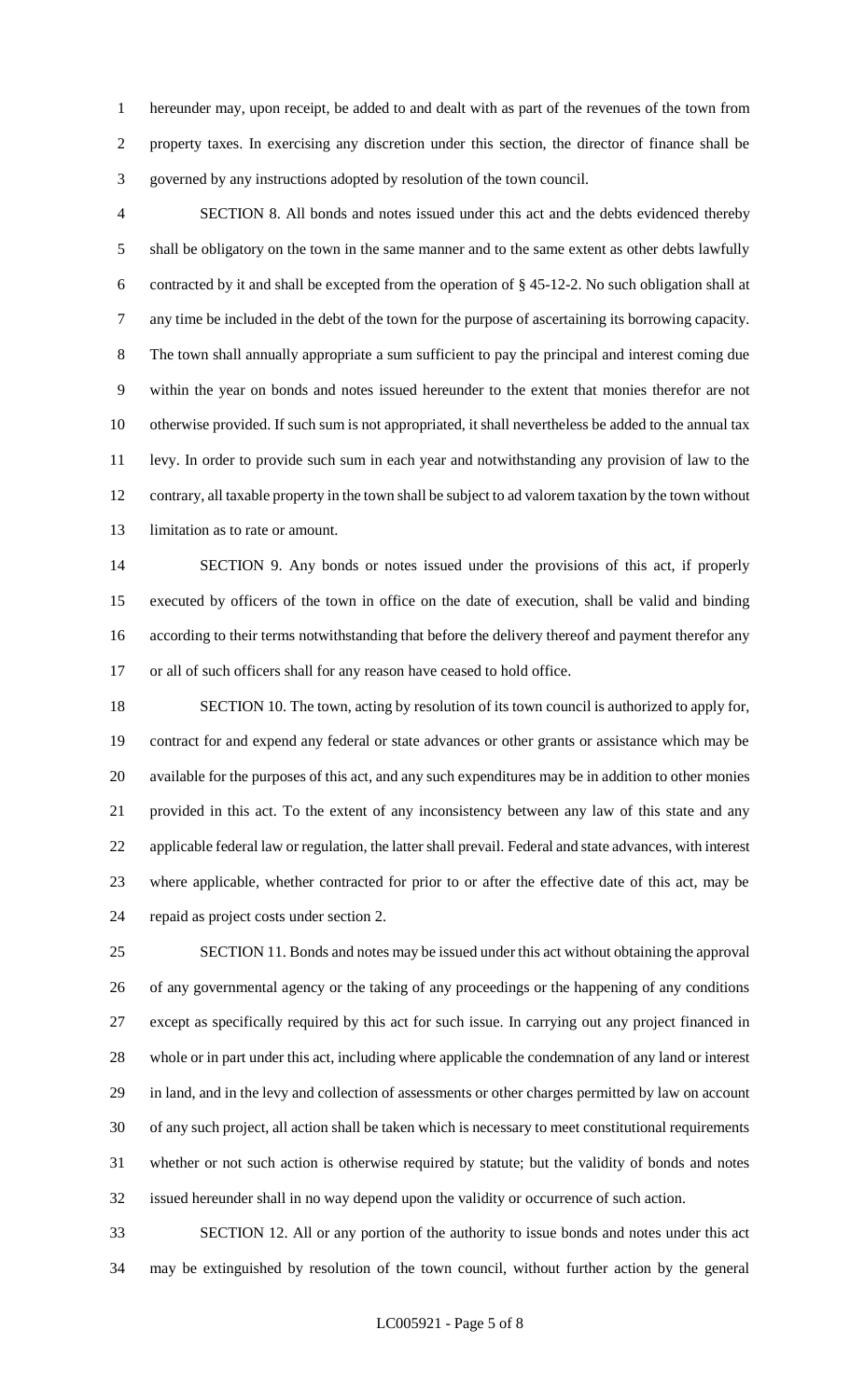assembly seven (7) years after the effective date of this act.

 SECTION 13. The director of finance, the town manager and the president of the town council, on behalf of the town, are hereby authorized to execute such documents or other papers as either of them deem necessary or desirable to carry out the intent of this act and are also authorized to take all actions and execute all documents or agreements necessary to comply with federal tax and securities laws, which documents or agreements may have a term coextensive with the maturity of the bonds authorized hereby, including Rule 15c2-12 of the Securities and Exchange Commission (the Rule) and to execute and deliver a continuing disclosure agreement or certificate in connection with the bonds or notes in the form as shall be deemed advisable by such officers in order to comply with the Rule.

 SECTION 14. The question of the approval of this act shall be submitted to the electors of the town at the next general election, or at a special election (other than a primary), or on a date as shall be designated by the town council. The question shall be submitted in substantially the following form: "Shall an Act, passed at the 2022 session of the General Assembly, entitled, 'AN ACT AUTHORIZING THE TOWN OF WESTERLY TO ISSUE NOT TO EXCEED \$50,000,000 GENERAL OBLIGATION BONDS, NOTES AND OTHER EVIDENCES OF INDEBTEDNESS TO FINANCE THE CONSTRUCTION, RENOVATION, IMPROVEMENT, ALTERATION, REPAIR, FURNISHING AND EQUIPPING OF SCHOOLS AND SCHOOL FACILITIES THROUGHOUT THE TOWN, SUBJECT TO APPROVAL OF STATE HOUSING AID AT A REIMBURSEMENT RATE OR STATE SHARE RATIO OF NOT LESS THAN 35% FOR EXPENDITURES ELIGIBLE FOR STATE AID AND PROVIDED THAT THE AUTHORIZATION SHALL BE REDUCED BY ANY GRANT RECEIVED FROM THE SCHOOL BUILDING AUTHORITY CAPITAL FUND' be approved?" and the warning for the election shall contain the question to be submitted. From the time the election is warned and until it is held, it shall be the duty of the town clerk to keep a copy of the act available at his/her office for public inspection, but the validity of the election shall not be affected by this requirement.

 SECTION 15. This section and the foregoing section shall take effect upon the passage of this act. The remainder of this act shall take effect upon the approval of this act by a majority of those voting on the question at the election prescribed by the foregoing section.

======== LC005921 ========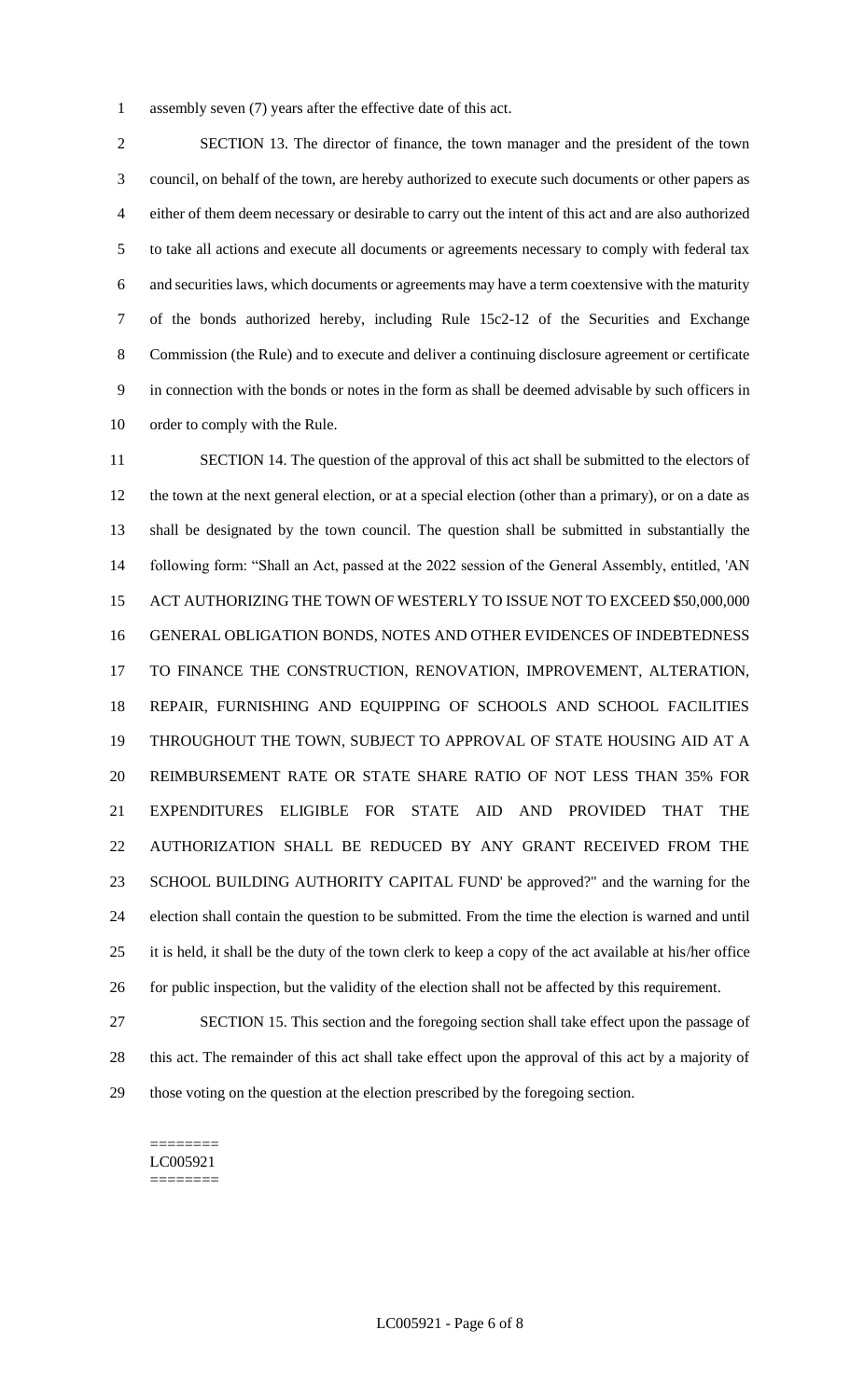#### EXPLANATION

#### OF

#### A N A C T

### AUTHORIZING THE TOWN OF WESTERLY TO ISSUE NOT TO EXCEED \$50,000,000 GENERAL OBLIGATION BONDS, NOTES AND OTHER EVIDENCES OF INDEBTEDNESS TO FINANCE THE CONSTRUCTION, RENOVATION, IMPROVEMENT, ALTERATION, REPAIR, FURNISHING AND EQUIPPING OF SCHOOLS AND SCHOOL FACILITIES THROUGHOUT THE TOWN, SUBJECT TO APPROVAL OF STATE HOUSING AID AT A REIMBURSEMENT RATE OR STATE SHARE RATIO OF NOT LESS THAN 35% FOR EXPENDITURES ELIGIBLE FOR STATE AID AND PROVIDED THAT THE AUTHORIZATION SHALL BE REDUCED BY ANY GRANT RECEIVED FROM THE SCHOOL BUILDING AUTHORITY CAPITAL FUND

\*\*\*

 This act would authorize the Town of Westerly to issue bonds and notes in an amount not exceeding \$50,000,000 to finance the construction, renovation, improvement, alteration, repair, furnishing and equipping of schools and school facilities throughout the town, subject to approval of state housing aid at a reimbursement rate or state share ratio of not less than 35% for expenditures eligible for state aid and; provided that, the authorization would be reduced by any grant received from the school building authority capital fund. The town may be eligible for school housing aid reimbursement on debt service pursuant to chapter 7 of title 16, or for a grant, loan or other "financial assistance" as defined in § 45-38.2-1(6), from the school building authority capital fund under chapter 38.2 of chapter 45. The amount of borrowing authorized pursuant to this act would be reduced by the amount of any grant received by the town from the school building authority capital fund. Bonds, notes or other evidences of indebtedness would not be issued under this act unless the town has received a letter from the Rhode Island department of education ("RIDE") confirming that the then-current school housing aid reimbursement rate under chapter 7 of title 16, as amended from time to time, or financial assistance from the school building authority capital fund, or pursuant to any other law hereafter enacted providing for funds to municipalities for school housing purposes, is not less than thirty-five percent (35%) of those expenditures which are eligible for state aid. This act would constitute an enabling act of the general assembly that is required pursuant

19 to § 16-7-44. Any bonds, notes or other evidences of indebtedness issued under this act for school 20 projects would not be eligible for state housing aid reimbursement pursuant to § 16-7-44 unless the 21 school projects described herein have been approved by the Rhode Island department of education.